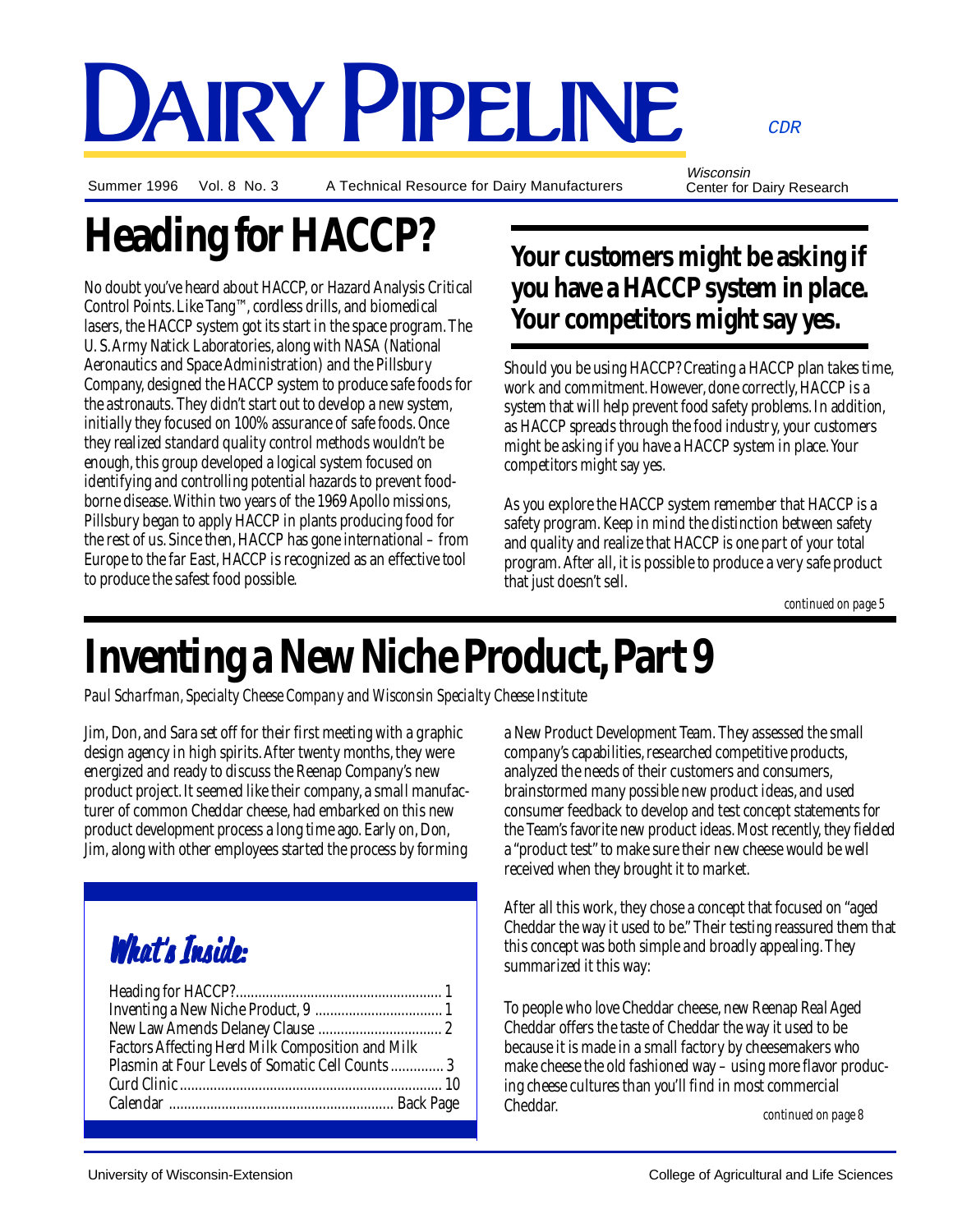## **News from CDR**

Milkfat fractionation offers new opportunities for using milkfat in baked goods, dairy products, chocolates and candy. Would you like to know how fractions can enhance your product? The very first Milkfat as a Food Ingredient Short Course still has openings. The course will be held Oct. 22 and 23 in Babcock Hall. Call CALS conference office for registration, (608) 263- 1672. For course details, talk to Kerry Kaylegian at (608) 265-3026 or Bill Wendorff at (608) 263-2015.

CDR still has proceedings available from the Maximizing Cheese Yield seminar, part of the LaCrosse Cheesemakers Conference on April 9 -11, 1996. Topics in this publication include milk standardization, effect of cutting and coagulation on yield, Mozzarella cheese yield, and standardization and cheese yield. The cost is \$5 each. Call CDR if you are interested in purchasing a copy, at 262-5970.

### **Awards**

Mark Johnson, CDR researcher, was elected to represent the Dairy Foods Division of the American Dairy Science Association (ADSA).

Bill Wendorff, professor, Dept. of Food Science received the Pound Extension Award for excellence in extension/outreach.

Robert Sellars, Robert L. Sellars and Associates, Milwaukee, will be honored by the College of Agricultural and Life Sciences, University of Wisconsin-Madison for his longstanding support of the college. The Honorary Recognition Banquet will take place November 8,1996 at the UW Memorial Union.

### **New Law Amends Delaney Clause** *From the IDFA Hotline*

The Delaney Clause was officially amended when the Food Quality Protection Act of 1996 (H.R. 1627) was signed into law on August 3, 1996. This law removes the issue of pesticide residues in processed foods from the umbrella of the Delaney clause, replacing it with a single safety standard for raw and processed food. The changes are primarily concerned with pesticide residues in food products – dairy processors are indirectly affected when they use processed fruits, nuts, and vegetables in ice cream, yogurt, cheese, and other dairy products.

Before this legislation, pesticide residues on foods were treated differently. If the residue was on a raw agricultural product, like fruits or vegetables, then it was regulated under FFDCA §408 which spelled out tolerance levels for residues. If the pesticide residue was found in a processed food, it became a food additive and was regulated under FFDCA §409 (containing the Delaney clause). Carcinogenic pesticides were prohibited at any residue level by the Delaney clause. However, this Act contained a provision that allowed residues in processed food as long as they did not exceed the tolerance levels for the raw agricultural commodity. Sometimes residue levels concentrate in processed food to levels above the tolerance limits. This was acknowledged by the Environmental Protection Agency (EPA) and for years they set separate tolerance limits for processed food. This policy was challenged in court and it didn't hold up; Les vs. Reilly instead upheld the zero-risk approach of the Delaney clause.

### **Changing thresholds**

The food industry has long supported the exclusion of pesticide residues from the Delaney clause, which sets the zero-risk standard. In 1958, when the Delaney clause became law, the methods to detect pesticide residues could only detect high concentrations. Now, the methods have been refined and thresholds of detection have changed so dramatically that very small quantities of residues can be measured. This factor has led to general agreement that that the Delaney clause has outlived its usefulness.

The Food Quality Protection Act of 1996 (H.R. 1627) has now redefined food additive to exclude pesticide residues in both raw and processed food. (Food additive safety is still governed by §409 which applies the Delaney clause.) Pesticide residues will be regulated under §408, and the EPA will determine safe levels. Along with this change comes several other amendments which modify enforcement methods, increase monitoring of pesticide residues, and provide consumer information. For more information about this legislation, contact Clay Detlefsen at the IDFA office, (202) 737-4332.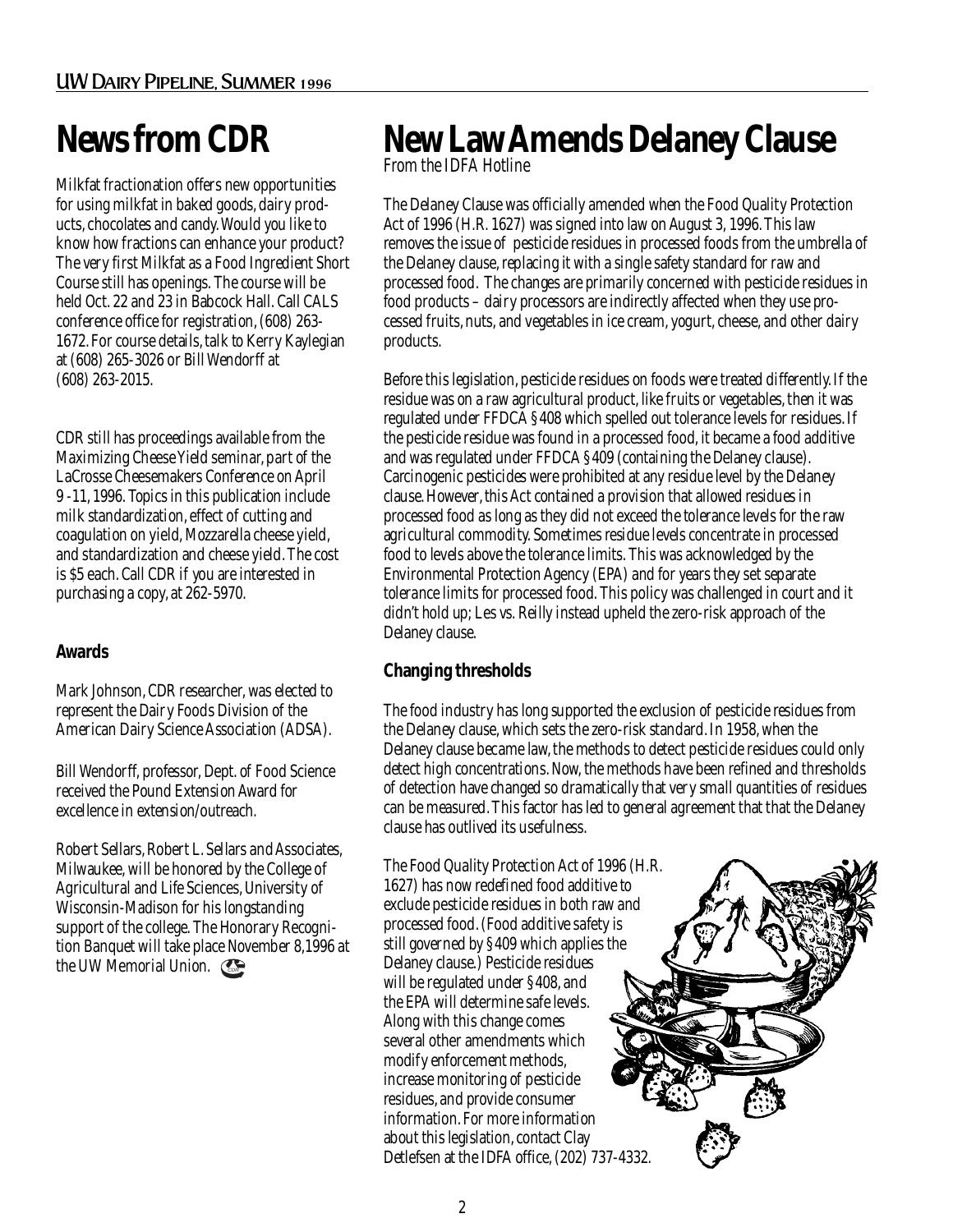### **Factors Affecting Herd Milk Composition and Milk Plasmin at Four Levels of Somatic Cell Counts**

*Linda U. Ballou, Marina Pasquini, and Robert D. Bremel, Dept of Dairy Science, University of Wisconsin-Madison, Thomas Everson, Grande Cheese, Dean Sommer, Alto Dairy Cooperative*

Milk contains a number of natural enzyme systems that break down proteins and peptides, and the plasmin system is one of the most important. Numerous studies implicate plasmin and its inactive precursor, plasminogen, in degradation of milk proteins. (See the review by Fox and Stepaniak,7). The plasmin system may have a particularly detrimental effect in dairy manufacturing since the activity of the enzyme continues indefinitely during cold storage. This leads to changes in the coagulation properties of milk (6). Thus, reducing plasmin activity in raw, or incoming milk, is a desirable goal. On the positive side, plasmin may play an important role in ripening some cheeses, and in others it has no effect.

Most previous studies of plasmin have focused on milk from small numbers of individual cows and little information exists on the plasmin and plasminogen contents of bulk tank milk. One recent study (10) indicated that treating cows with bST reduces the plasmin content of the milk from individual cows, suggesting that using bST to increase milk production might have desirable effects on milk processing.

Psychrotrophic bacteria are another factor affecting milk quality. In the dairy industry, we define psychrotrophs as those bacteria capable of growth at  $\leq 7^{\circ}$ C. Not only can these bacteria survive the pasteurization process, but their optimal survival temperature is low. This means that psychrotropic bacteria continue to grow during refrigeration of milk. In addition, they produce and secrete proteolytic enzymes that biochemically alter the milk and have been associated with a large number of defects in dairy products. The defects include proteolysis in stored milk, bitter tastes of liquid milk, reduced shelf-life, reduced quality and yield of cottage cheese, and increased rennet coagulation time. Again, information regarding these organisms in bulk tank milk are limited. Testing bulk tank milk for plasmin and psychrotrophic bacteria might help to determine milk quality. We surveyed bulk tank milk to evaluate the relationships between concentrations of plasmin, plasminogen, casein, and casein number

### **Materials and Methods**

We included two hundred farms associated with two Wisconsin dairies (Alto Dairy Cooperative, Waupun and Grande Cheese Company, Brownsville) in this 12 month study. We collected 2424 duplicate samples of

and SCC and psychrotrophic bacteria count (PBC).

bulk tank milk, and the dairies analyzed one set for fat, protein, lactose, and SCC using standard methodology. Alto Dairy performed the psychrotophic bacteria count (PBC) and The Dairy Science Lab at the University of Wisconsin-Madison analyzed plasmin and plasminogen activities. We used the Van Slyke formula and AOAC formula to predict cheese yield.

#### **Results and Discussion**

As expected, we found that the lactose, fat, protein, and casein contents of milk changed throughout the year. We grouped herds by SCC to test the effect of SCC on lactose, PBC, and milk protein content. (Listed in Table 1.)

Group A herd results were significantly  $(p<.05)$  different from all other groups only for casein percentage and casein number. These results agree with previous research (2, 8, 11, 12) that showed that milk with low SCC had higher protein and casein percentages and higher casein number. The reduced protein quantity and quality in combination with increasing SCC led to reductions in predicted cheese yields, confirming results from previous studies on relationships between high SCC milk, such as loss in curd firmness and reduced heat stability during cheese manufacturing (1, 3, 4, 5, 12,).

We used the Van Slyke formula and the AOAC casein formula jointly because divergence between the results may indicate problems in the measurement system and the need for monitoring the cheese-making process. We found small discrepancies between the two groups of results that may be due to overestimating the cheese yield derived from the Van Slyke formula compared with estimating from the AOAC formula.

*Table 1. Categories for each factor used in statistical analysis.*

| <b>Subclass</b> | <b>SCC</b>                                                          | <b>PBC</b>                                    |
|-----------------|---------------------------------------------------------------------|-----------------------------------------------|
| А<br>B<br>C     | $<$ 100,000<br>$100,000 - 200,000$<br>200,000 - 400,000<br>>400,000 | < 100<br>$100 - 500$<br>$500 - 1000$<br>>1000 |

SCC : Somatic Cell Count

PBC: Psychrotrophic Bacteria Count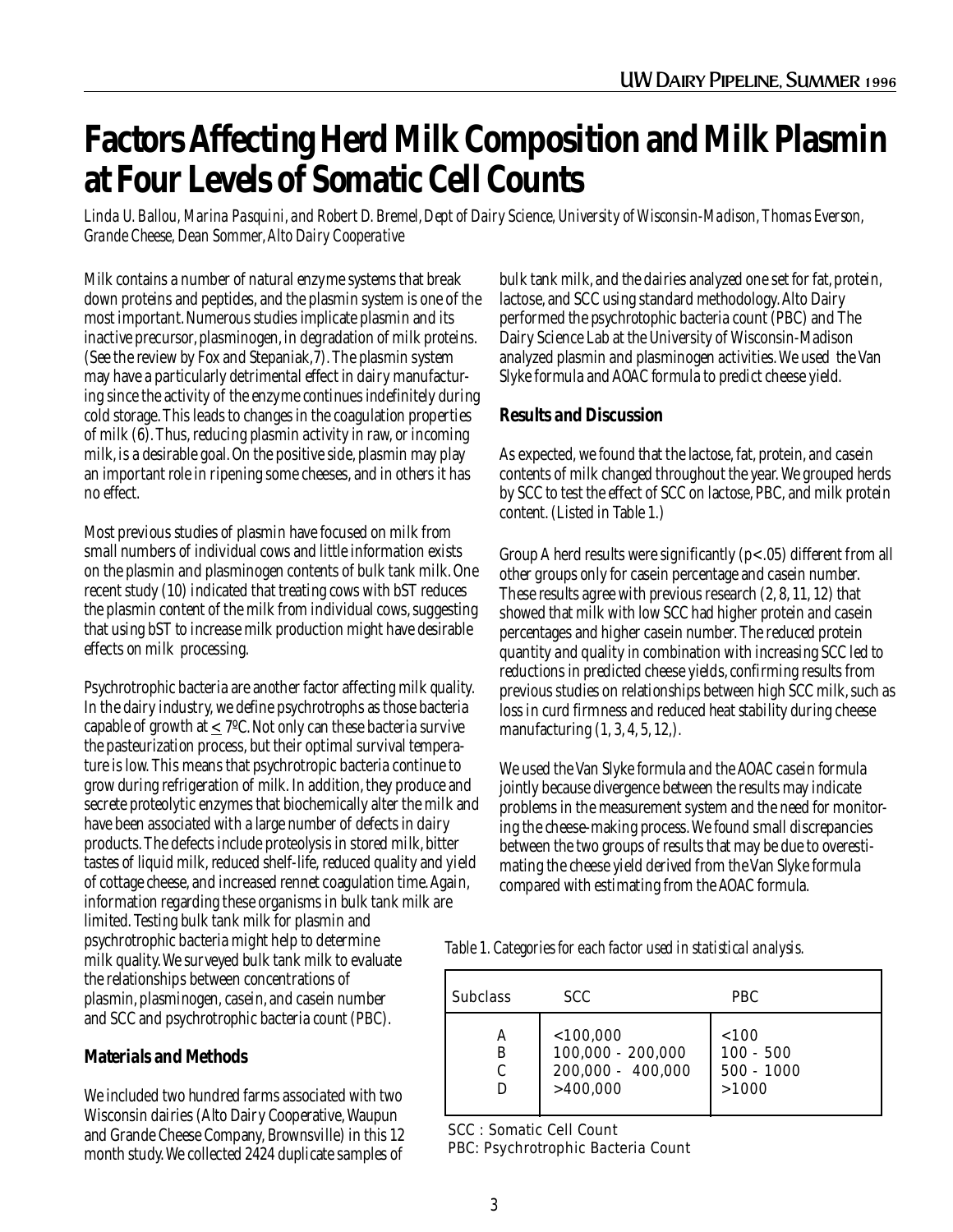### UW Dairy Pipeline, Summer 1996

The predicted cheese yield estimated with the AOAC formula and analyzed according to SCC group showed a difference in cheese yield of .25 kg/100kg between SCC group A and group D (9.69kg/ 100kg vs. 9.44 kg/100kg.) In this study, where the statistical design was intended to give equal numbers of herds in various SCC groups, the magnitude of the SCC on predicted cheese yield was not large. The differences seen between groups A and D may, in fact, be due to the elevated overall protein content found in milk with low SCC. The analysis of variance results suggests that a very small fraction of the variation is attributable to the SCC.

When we analyzed the predicted cheese yield according to PBC group,we found the trend was similar to that of the SCC analysis  $(P=.09 \text{ vs. } P=.194)$ . The SCC and PBC analyses were not significant, but the same trends were observed for cheese yield. The difference of .3 kg/100kg between PBC groups A and D may indicate that pshychrotrophic bacteria are responsible for increases in proteolytic activity and casein degradation, thus reducing cheese yield. Verdi et al, (13) studied a limited number of psychrotrophic bacteria and found no significant conversion of plasminogen to plasmin, suggesting that the psychrotrophs studied did not produce plasminogen activators and that the conversion occurred through other factors. However, a routine PBC test that detects number and different strains of psychrotrophic bacteria may provide better evaluation of milk quality and cheese yield.

#### **Conclusions**

Milk from this sampling of contemporary herds shows relatively typical changes in composition by month. The stastistical design enabled the association of SCC with other qualitative properties of milk to be determined. Our analysis showed associations between SCC on plasmin activity and association between PBC and SCC. The impact of SCC on milk protein quality was smaller than seen in previous studies. These associations may have important implications for milk quality assessment and should be included in a farm HACCP (Hazard Analysis Critical Control Point) program. Proteolysis is associated with elevated SCC, but there are several contributing factors. Therefore, undue emphasis should not be placed on SCC as the only indicator of milk quality. Psychrotrophic bacteria also affect milk quality by reducing shelf-life and product yield and they may be a source of proteolytic enzymes or plasminogen activators.

At least three potential risk factors have been identified, and one is SCC. Therefore, we suggest that a multivariate approach to defining the quality parameters to base milk payment schemes on. These findings, which are relevant milk quality standards for SCC in cows, may also be applied to other milk-producing animals, such as sheep and goats, which appear to have inherently higher SCC in milk (9). Determining the relationships among SCC, plasmin, and psychrotrophic bacteria may improve quality control systems for milk and dairy products.  $\mathcal{C}_{\text{obs}}$ 

#### **References**

1. Ali, A. E., A. T. Andrews, and G. C. Cheeseman. 1980. Influence of elevated somatic cell count on casein distributions and cheese-maiking. J. Dairy Res. 47:393.

2. Anderson, M., and A. T. Andrews. 1977 Progressive changes in individual milk protein concentrations associated with high somatic cell counts. J. Dairy Res. 44:223.

3. Barbano, D. M., R. Verdi and R. Rasmussen. 1987. Milk quality influences cheese yields. Diary Field 170:22.

4. Emmons, D. 1991. Factors affecting the yield of cheese. Page 10 in IDF Bull. 9402. Int. Dairy Fed., Brussels, Belgium.

5. Everson, T. C. 1984. Concerns and problems of processing and manufacturing in super plants. J. Dairy Sci. 67:2095.

6. Farkye, N. Y., and P.F. Fox. 1990. Observations on plasmin activity in cheese. J Dairy Res. 57:413.

7. Fox. P. F., and L. Stepaniak. 1993. Enzymes in cheese technology. Int. Dairy J. 3:509.

8. Haenlein. G.F. W., L. H. Schultz, and J. P. Zikakis. 1973. Composition of protein in milk with varying leukoctye content. J. Dairy Sci. 56:1017.

9. Hinckley, L. S. 1991. Quality standard for goat milk. Dairy Food Environ. Sanit. 11:511.

10. Politis, I., E. Block, and J. D. Turner. 1990. Effect of somatotropin on the plasminogen and plasmin system in the mammary gland: proposed mechanism of action for somatotropin on the mammary gland. J. Dairy Sci 73:1494.

11. Verdi, R. J., and D. M. Barbano. 1988. Perliminary investigation of the properties of somatic cell proteases. J. Dairy Sci. 71:534.

12. Verdi, R. J., and D. M. Barbano. 1991. Effect of coagulants, somatic cells enzymes, and extracellular bacterial enzymes on plasminogen activation. J. Dairy Sci. 74:772.

13. Verdi, R. J., D. M. Barbano, M. E. Dellavalle, and G. F. Senyk. 1986. Variability in true protein, casein, nonprotein nitrogen, and proteolysis in high and low somatic cell milks. J. Dairy Sci. 70:230.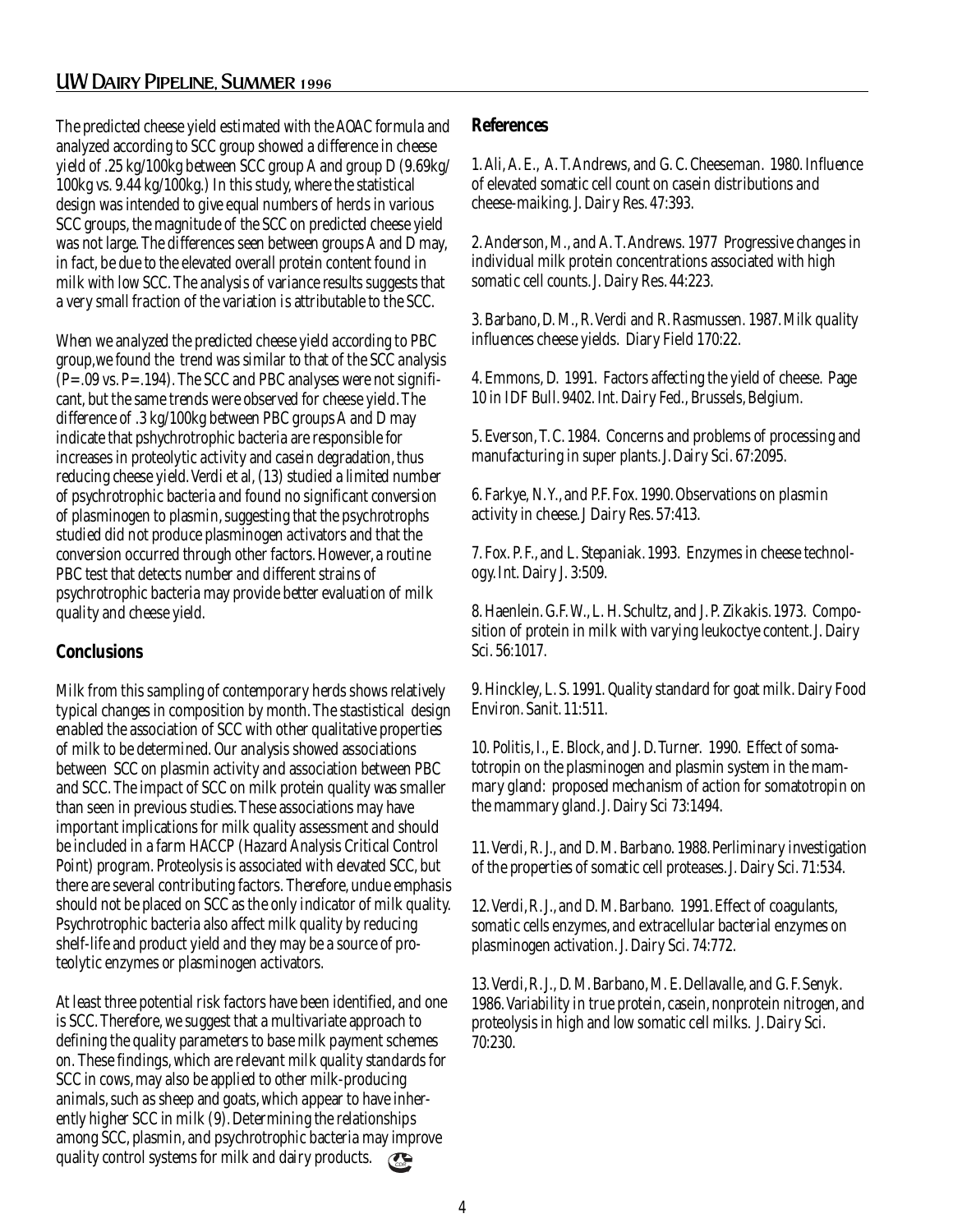Several resources are available to help you plan and implement a HACCP plan in your plant. Start with the Dairy Product Safety System, a technical manual published by the International Dairy Foods Association (IDFA).This comprehensive manual will take you from defining HACCP all the way through the steps needed to implement a program, including model programs for dairy plants. A second resource you might consider is CDR's Safety and Quality Applications program. (See sidebar for details.)

### **Prerequisite programs**

Before starting a HACCP program, IDFA suggests that you evaluate and review existing programs. "Prerequisite programs" are the universal procedures, like GMP's (Good Manufacturing Practices) that control environmental conditions in a dairy plant in order to produce safe products. These prerequisite programs are the foundation of a HACCP plan and they are a good place to start. The IDFA manual outlines six prerequisite areas, including details to check and forms you can use to evaluate your program. The prerequisite areas include physical premises, receiving and storage, equipment performance and maintenance, personnel training programs, sanitation, and recall programs.

Once the prerequisite programs are in place you can move on to implementing HACCP. Is management fully committed to using HACCP to assure product safety? This is essential for an effective program, since developing a HACCP system will involve a lot of time and effort. A multi-disciplinary HACCP team, made up of workers from all parts of production, is another essential element. You'll need a team leader, and your HACCP team will need some training before they start. IDFA suggests starting with limited goals if your team is inexperienced, for example begin by considering pathogens in a single dairy product.

With your team in place, start your HACCP plan by describing each product you process.

### **HACCP** *continued from page 1* **CDR's Food Safety Applications Program**

CDR's food safety applications program offers a helping hand to dairy companies as they develop and evaluate food safety plans. The staff has invaluable regulatory and processing experience which can help your company meet the challenge of continuing to produce pathogen-free, high quality dairy foods.

We can help you in the following ways:

- Plant visits, audits We can help you organize and implement an audit program for your plant. We'll review your sanitation program and then establish a working team to solve sanitation current problems and prevent future problems.
- Plant santitation We can review your plant sanitation, including tearing down individual pieces of equipment for inspection.
	- HACCP If you have a HACCP program, we'll review it for you. If you don't, we can help you design and start one.
- Quality Assurance, Quality Control We can review your program and, if necessary, recommend changes.
- **Regulations**

We can meet to explain and discuss government regulations. We can also explain how the regulations relate to your plant and products.

• Analytical testing When we do on site audits we can also do ATP monitoring and microbiological analysis of dairy products.

Call program coordinator, Marianne Smukowski, for more details. Phone (608) 265-6346 FAX (608) 262-1578 E-mail MSmuk@aae.agecon.wisc.edu (E-mail address after January 1: MSmuk@cdr.wisc.edu)

Consider composition, structure, processing, packaging systems, storage, required shelf-life and instructions for use in your description. To keep on track, keep asking, "Is this a hazard or a quality issue?" You'll need a separate plan for each final product. Next, identify the intended use of your product, considering the end-user, which may be the general public, another food, or even a nonfood product. Now, you'll need to organize a flow diagram. This is not an engineering feat, instead use words in boxes to illustrate the steps used to produce each product, like the example shown in Figure 1 on page 6.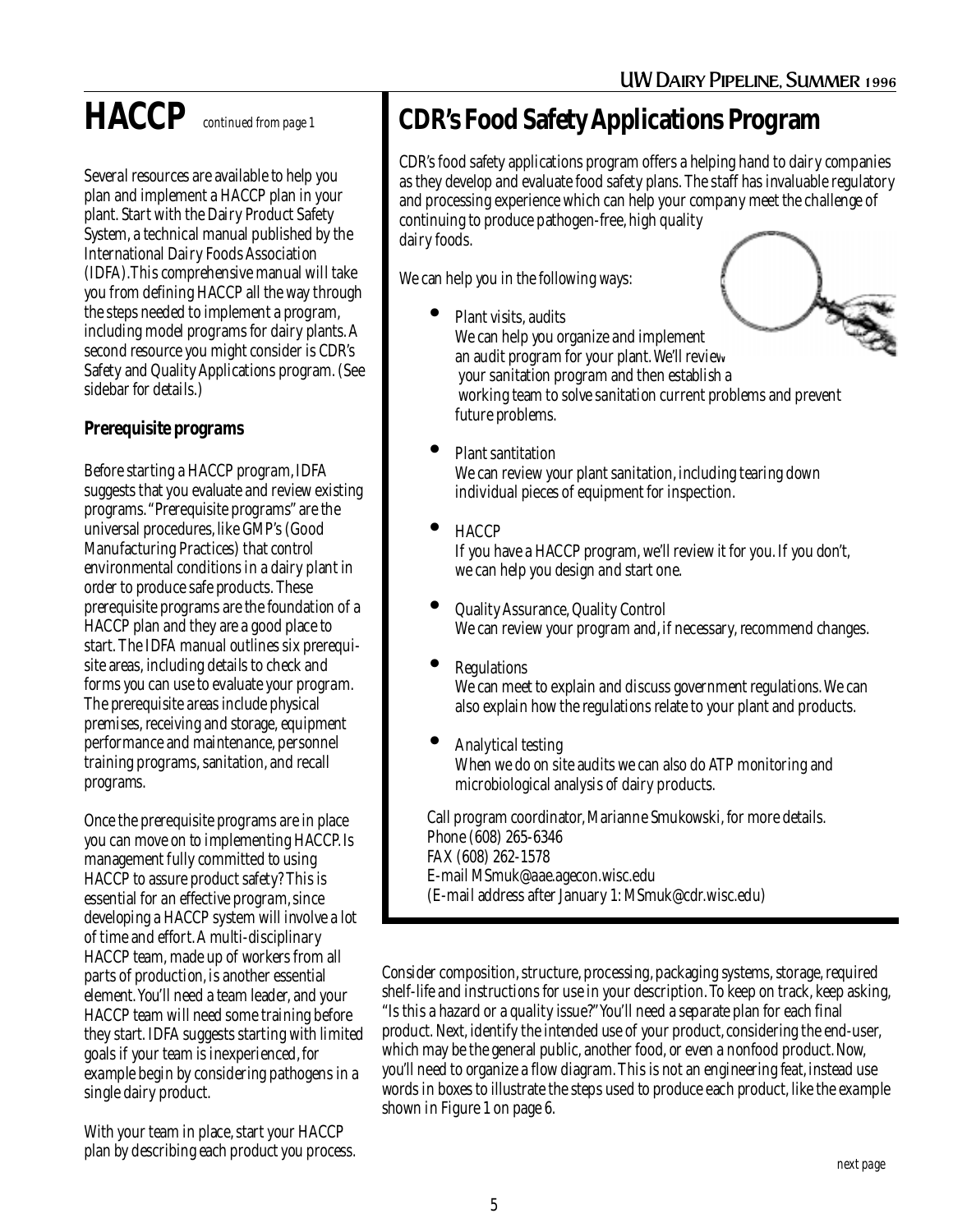### UW Dairy Pipeline, Summer 1996



*Figure 1. This flow chart of a model HACCP program for Cheddar cheese is from the IDFA manual, "Dairy Product Safety Systems." The shaded boxes are Critical Control Points.*

### **Conducting a hazard analysis**

When you have a good, simple flow diagram you are ready to conduct a hazard analysis. Now you are getting to the core of the HACCP experience. For this purpose, a hazard is any microbiological, chemical, or physical property that threatens the safety of your product. Analyzing hazards involves asking a series of questions to get at the varied factors that influence the safety of food. For example, you might ask about the chances that your product could be contaminated with hazardous substances. Or the likelihood that your product will contain viable sporeforming pathogens. The HACCP team also needs to consider what preventive measures, if any, are available. When you are

finished, you should be able to list the significant hazards of each step in the flow chart, along with the severity of the risk and preventive measures.

Next, you can identify critical control points, or CCP's. They originate from the hazard areas you already identified and include things like the temperature of incoming milk, or pasteurization times and temperatures. Many hazard areas may already be controlled by your prerequisite programs, the ones that aren't must be identified as CCP's. The IDFA manual contains a CCP decision tree that you can use to sort through your analysis.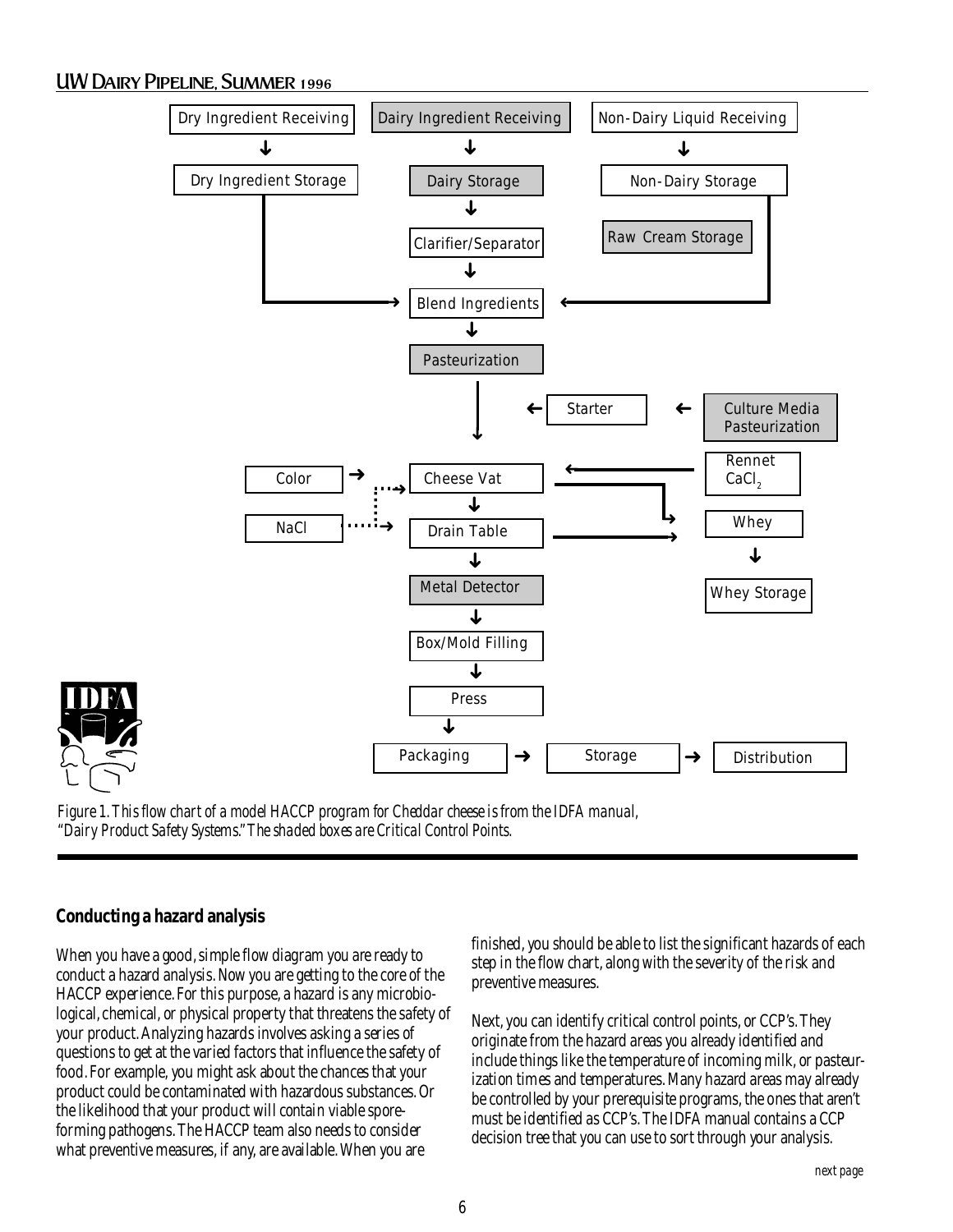Now that you have a list of CCP's you need to set some parameters for them. Start by setting critical limits for each CCP, the limit that must be met to assure safety. Use regulatory standards, literature searches, experimental studies and your experiential knowledge to set your critical limits. Monitoring these critical limits is also built into your HACCP plan and you use it to determine and record when a CCP has exceeded the critical limit. Ideally, monitoring should be 100% accurate and quick. That's why physical and chemical methods, like measuring pH and temperature, are more effective tools than microbiological testing.

Documentation and verification are built into HACCP plans. Corrective action plans for dealing with deviations from CCP's need to be documented and recorded. Your documentation should also include all records for CCP's, the monitoring systems, a list of the team, the flow diagram, etc. Don't worry, the IDFA manual will help you with this, too.

Like many other systems and processes, HACCP is really never finished. You should conduct a full review at least annually. In addition, new product development, new hazards, and manufacturing changes are all situations that prompt a HACCP evaluation. Employee training and education is another ongoing process. Your entire staff needs to become familiar with the overall principles of HACCP and their part in the HACCP system.

So ... you made a commitment to HACCP, you've done the research, requested the IDFA manual and you have a HACCP team in place. Go ahead and start – you're ready for Blast Off!



### **Alto Dairy participates in FDA pilot**

The U.S. Food and Drug administration (FDA) is considering proposing regulations that would require food manufacturers to add HACCP principles to food safety programs. To help make this decision, FDA is conducting a pilot program with seven volunteer companies. Alto Dairy in Waupun, Wisconsin is one of them, and Dean Sommer of Alto offered the following HACCP tips:

• It's important to keep HACCP simple as possible. Undue complications will lessen or delay the chances for successfully implementing and continuing the system. Employees are more likely to adopt a system that is clear, simple, straight forward, and manageable.

• Employee training is critical for the success of the system. Not all employees need the same depth of training, for example HACCP team members vs. line workers. However, all employees need HACCP training to understand the goals, the tools, and their role in the HACCP system.

• Sometimes all we can do is reduce a risk to a reasonable level, we can't totally eliminate risks. Metal detectors are a good example – they are just not dependable below a certain limit.

### **To contact IDFA:**

1250 H St. NW, Suite 900 Washington, DC 20005 (202) 737-4332 Fax: (202) 331-7820

### **Seven Principles of HACCP**

1. Conduct a hazard analysis associated with growing, harvesting, raw materials, and ingredients, processing, manufacture, distribution, marketing, preparation, and consumption of the dairy food.

2. Identify the Critical Control Points (CCPs) required to control the identified hazards in the process.

3. Establish the critical limits for preventive measures associated with each identified CCP.

4. Establish the critical limits for preventive measures associated with each identified CCP.

5. Establish CCP monitoring requirements. Establish procedures for using the results of monitoring to adjust the process and maintain control.

6. Establish effective record keeping systems to document HACCP plan.

7. Establish procedures to verify that HACCP is working.

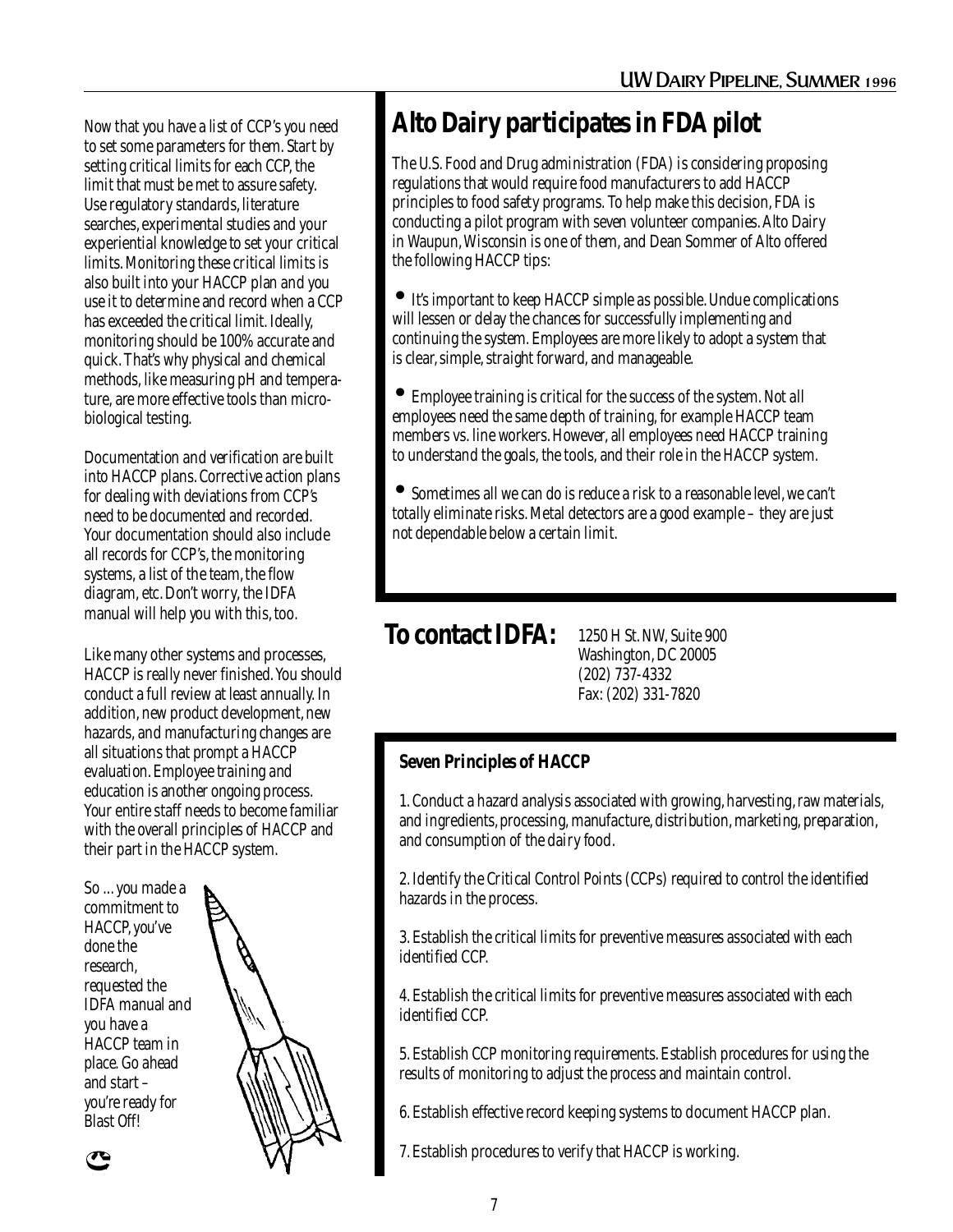### UW Dairy Pipeline, Summer 1996 **Niche** *continued from page 1*

### **The Graphic Design Agency**

The theory behind any consumer communication – advertising or packaging design – is simple: give the consumer a *stimulus* that will generate a *response* of "I want to buy this product." The biggest difficulty is determining what *stimulus* will generate that *response.* It requires both knowledge gained from market research and creative, artistic insight into people's behavior. Generally, we cheesemakers need to use outside experts for this!

That's how the Reenap folks found themselves at a design agency. "We figure that the package ought to say something like 'Great Tasting' in big letters since that's the real benefit," said Don.

The people from the design agency looked at one another. Their account executive cleared her throat and replied, "Don, I'm afraid we don't agree. If you want your family to be happy do you tell them 'Be happy!'? Of course not. The same goes for communicating with consumers, in advertising or on package labels. You give the consumer a *stimulus* that will prompt the desired *response*. For your family, perhaps the *stimulus* 'Let's go on vacation!' would make them happy. For consumers of Cheddar cheese you have done a great deal of work to learn that the *stimulus* 'aged Cheddar the way it used to be' will prompt a *response* of great tasting. So, let's make the aged Cheddar phrase stand out on the package label."

"Does that mean we should name the product something like Old Time Cheddar?"

"I don't think so, but that's not such a bad idea. It might work, but ask yourself whether you really think your target market, which seems more educated and wealthier than average, would *respond* to that name. Again, the art in consumer communication involves creating a *stimulus* that will prompt consumers to have the desired *response*.

What we're looking for is a name that makes people think of the good old days. For example, a name like Covered Bridge or Golden Clover might convey the image of rural country – pure, and wholesome like our images of yesteryear. These images might be a *stimulus*, when combined with the slogan they may prompt consumers to buy your product.

You see, Don, we believe that selecting a brand name for a new product is both critically important and terribly difficult. For your new product, we need a name that is distinctive compared to other brand names, and one that is both memorable and supports the core promise of the concept. It must serve as part of a stimulus that will prompt the desired response in our targeted consumers. If it is too blatant I'm afraid it will just turn people off. The name you suggested

might work, but I think we'd be better off if we tried for a more subtle stimulus, and one that is more memorable and distinctive."

Don nodded his head. "That makes sense. The crew at the Reenap Company can dream up some possible names and then we can do a little more testing among consumers who are interested in our concept to find out which names they like the most."

"Yes, that will help. And, we'd like to suggest some names, too. But, please temper your brand name research results with judgment. Testing names can be very difficult. I'd suggest you do your research, then let your New Product Development Team choose among the top three or four names. If possible, we'd like to offer our thoughts as well since the sketches we develop might work best with some names and not others."

"Consider it done. But what about the fact that we use more cheese culture?"

"Yes. That could either be a burst on the package front or explained on the package back. Its not a benefit, its a reason for a benefit. First, the package should help consumers understand the benefit of the product, second the package should explain why the benefit is believable. The truth is, most consumers spend so little time looking at each package of food they buy that the benefit statement, sketch and product name will be more important to us in designing the package label than the fact that you use more cheese cultures."

"So our package will show our brand name in big letters, our consumer promise in almost as big letters, and an explanation about our cheese cultures either in a burst on the front or explained on the back. What else do you suggest?"

"A picture or a sketch. That's why you're here after all! Our experience is that a picture is worth a thousand words – even though you couldn't get that many words on a label! We suggest you let us work on a sketch of some sort that will communicate the essence of our concept. Why don't we meet again in three weeks.

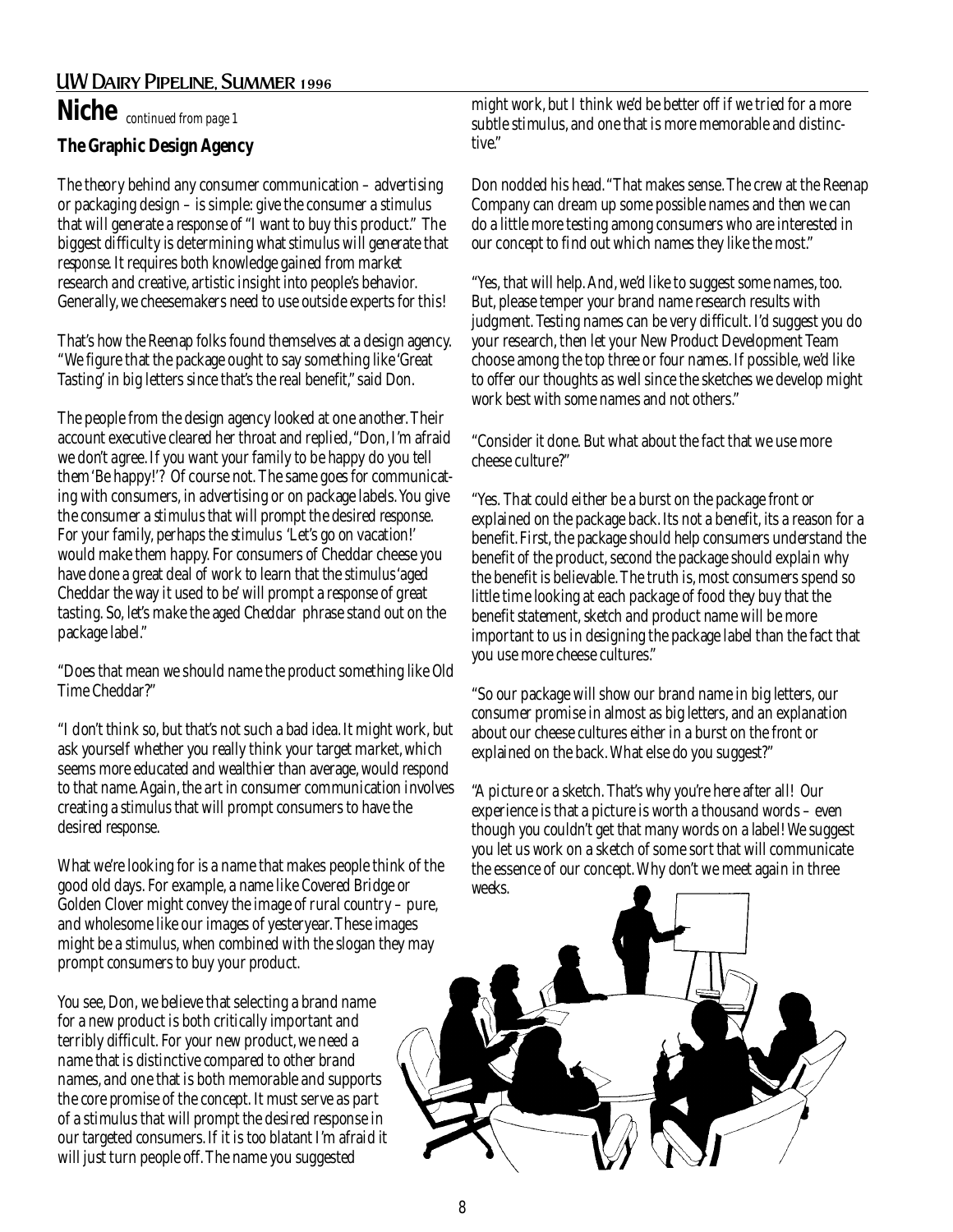### UW Dairy Pipeline, Summer 1996

By that time you could select a brand name and we can develop some alternative sketches to show you."

### **Selecting a Package Structure**

For most new products, selecting a package structure is easy. Cereals come in rectangular boxes right? Ice cream comes in tubs, doesn't it? Well, maybe selecting a package structure isn't so easy. Different shapes and varied construction can portray different perceptions. For example, why does Ben & Jerry's come in small tubs and not small rectangular boxes?

The Reenap Company briefly considered putting their product into a resealable package. They hoped consumers would value their package more – enough to offset the higher packaging costs. Unfortunately, the realities of shelf space in the supermarket stopped them. As one buyer said, "That package is great for consumers and lousy for us, it just takes up too much space."

After a great deal of discussion, the New Product Development Team settled on a skin tight package. They felt that traditional chunk Cheddar cheese suffered from the "ears" on the package and they wanted to project a more upscale, high quality image.

### **Selecting a Name and a Sketch**

Three weeks later the design agency greeted the people from the Reenap Company. Don was anxious to see the sketches the agency had developed. He looked expectantly at the artist.

"I'd be glad to show you our sketches. But it would be nice to know where you came out on your brand name decision, first."

"Well, as you know, with your help we generated about forty possible names and tested them. We took the top seven names to our attorney and asked him to do a trademark search on them. That eliminated two, so here's a list of the rest. They are the favorites, rated by consumers who were interested in our concept."

### **Top Five Possible Brand Names**

Clover Meadow Country Fair Hardwood Aged Reenap Farms Wisconsin Traditions

The design agency staff peered at the list. "You know, some of these names could work really well! I'm not sure about the first three names, though I can see why consumers liked them – they seem quaint and have a nice sound. However, I'm not sure they support your positioning. After all, your positioning is not based on being rural, back-woods, or country and your positioning is certainly not based on being hardwood aged, certainly your

product isn't! From what you told me, the concept behind your product is based on tradition. The name Reenap Farms could work if people are aware that your company has been making fine cheeses for generations. If not, then I'd go with the last name."

"So you think our new brand name should be 'Wisconsin Traditions'? That's excellent. Our Team came to the same conclusion."

"Great. That name really works well with some of the sketches we drew up. Let me show you."

The agency then showed Don and his Team several sketches. The first sketch used hi-tech photography to show a man in a modern cheese factory. The second depicted a rural Wisconsin scene with cows grazing. The third was a black and white line art sketch of a man in an apron stirring an open small vat.

The conversation centered on the pro's and con's of the different sketches. The first sketch was eliminated based on the lack of traditional feeling in the picture. There was, however, little consensus about the other two sketches. Supporters of each sketch were seated at the conference table. In the end, they decided to ask the design agency to mock up each sketch with the brand name, Wisconsin Traditions and the slogan "aged Cheddar the way it used to be." The group planned to go back and ask some consumers their opinions of the sketches.

### **Seek Consumer Opinions of Your Label Designs**

Two weeks later the group reconvened. Based on fifteen interviews with consumers who had expressed interest in the concept, Don was able to tell the design agency which sketch they wanted to move ahead.

"Basically," he said, "the consumer s said that seeing cows made them feel good, but it was a common sight on dairy packages. It did not make them think of cheese, particularly. Showing a cheesemaker over an old, open vat, however, both was intriguing and a mark of craftsmanship. What's more, most people immediately understood that the man was making cheese, not just stirring a pot with something like soup in it!"

### **A Positioning, A Name, A Sketch ... Let's Go to the Copy Machine!!**

There were many more details to decide. Using information from the Dairy Council of Wisconsin, the team needed to finalize nutritional information for the label. They also had to agree on package and case size (they used industry standard 8 ounce packages in small 12 pack cases to show high case turn for retailers). Within four weeks, the New Product Development Team was looking at approved, finished color art work ready to be sent to the printer. *continued on page 11*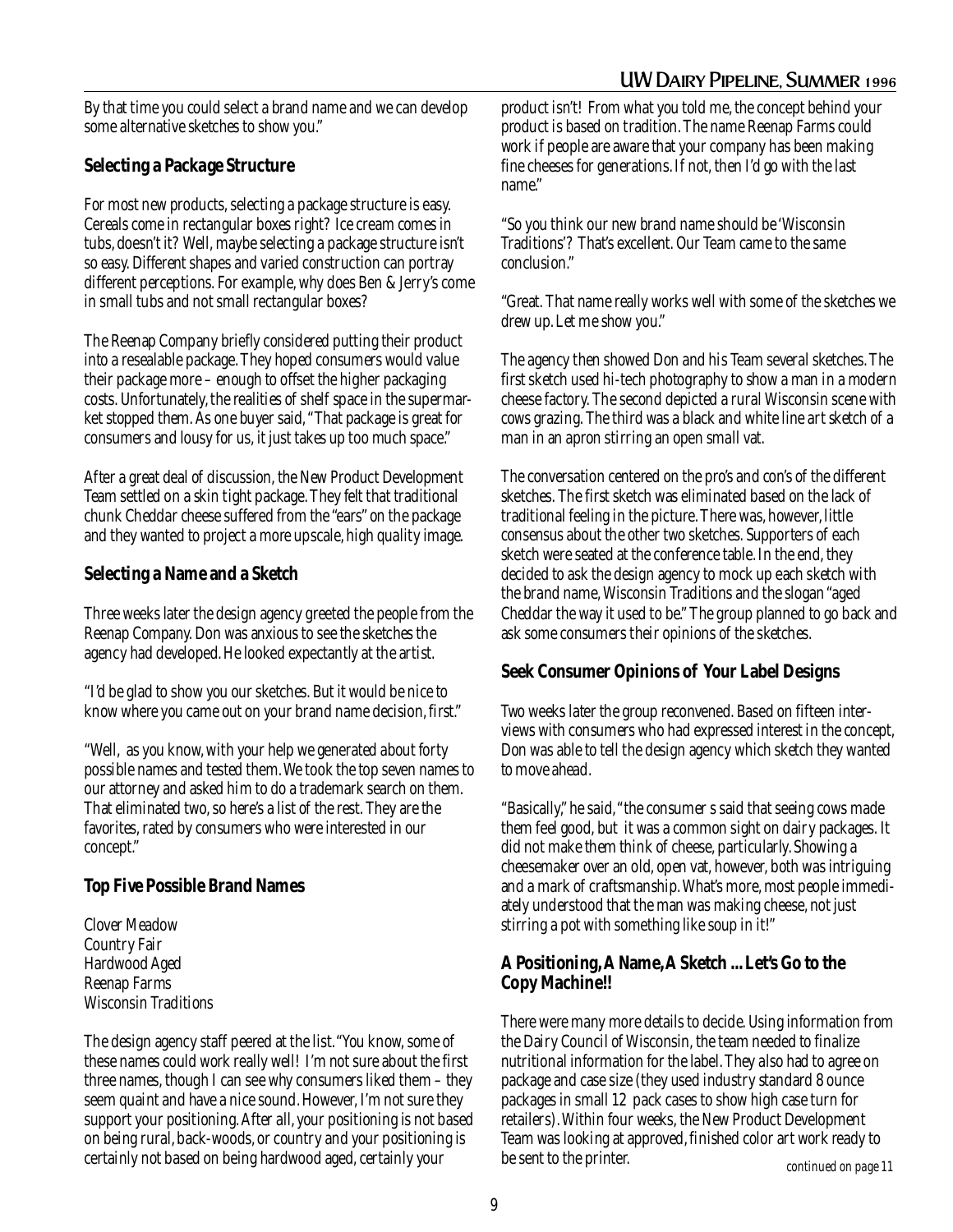**Q.** I have concerns about the safety of reduced fat cheese. Since it has a lower salt and higher moisture content it seems like it could be more susceptible to pathogens – what do you think?

**A** You certainly aren't the only one with concerns about reduced fat cheese safety. As A. You certainly aren't the only one with concerns about reduced fat cheese safety. A<br>you noted, reduced fat cheeses are higher in moisture and usually lower in salt content and acidity than full fat cheeses. The moisture increase is due in part to curd pH at drain and mill, curd washing or whey dilution, and the binding of water by fat substitutes. Reducing the fat content of cheese also affects physical properties including firmness, elasticity, and adhesiveness. As a result, certain physical and chemical properties of reduced fat cheese are unique in comparison to their full fat counterparts.

Consumer demand for high quality reduced fat products continues to grow, thus producing reduced fat cheeses holds great promise for the Wisconsin cheese industry. Considerable research has focused on producing reduced fat cheese with satisfactory taste and texture – CDR researchers Mark Johnson and Carol Chen have established manufacturing procedures you can use to produce high quality reduced fat cheese (See Dairy Pipeline, Spring 1995, Vol. 7, No. 2). Recently, we took the next step and evaluated the microbiological safety and quality of reduced fat Cheddar cheese.

Our goals included determining the viability of *Listeria monocytogenes* and *Salmonella* and toxin formation by *Clostridium botulinum* in reduced fat Cheddar cheese. We compared the behavior of these pathogens in reduced fat Cheddar to their conventional full fat Cheddar counterparts.

We also evaluated the ability of natural preservatives including bacteriocins (e.g., pediocins, sakacins, enterocins, nisin), monoglycerides, and lysozyme to control *Listeria monocytogenes*, *Salmonella* spp., *Clostridiumbotulinum*, and spoilage bacteria in reduced fat cheese.

### **Preparing the cheese**

Reduced fat cheese was prepared using 45.4 kg (100 lb) low fat (1.3% butterfat) milk with a carbohydrate-based fat substitute (4% w/w Stellar, from A.E. Staley Mfg. Co., Decatur, IL). Milk was pasteurized, tempered to 31˚C, and inoculated with strains of each pathogen. After 5 min, antimicrobials were separately added to the milk, and inoculated with 0.015% (vol/vol) DVS (Direct Vat Set) starter culture (Chr. Hansen's Laboratory, Inc. Milwaukee, WI). Milk was incubated for 15 min, and 0.01% chymosin (Chymax-Double strength, Pfizer, Milwaukee, WI) was added to the milk. A standard Cheddar cheese making schedule was carried out. The full fat Cheddar had an average pH of 5.63, 42.9%, moisture , 49.5% fat (%FDB) and 1.95% NaCl. Reduced fat Cheddar had an average pH of 5.82, 51.6 % moisture, 26.9% fat (%FDB), and 1.9% NaCl.

Control vats were inoculated with pathogens, but antimicrobials were not added. For wash treatments, most of the whey was withdrawn, and the vat was filled with water at 38°C for 10 min with gentle stirring. After pressing for 16 hr, 100 g portions were vacuum packaged, stored at either 12 or 4˚C, and sampled for botulinal toxin, *Listeria monocytogenes,* and *Salmonella* sp. at 0, 1, 7, 14, 21, 30, 60, 90, and 180 d.



*Curd Clinic doctor is Eric A. Johnson, professor, Food Research Institute*

Questions for the Curd Clinic? Write to: CDR, *UW Dairy Pipeline* 1605 Linden Dr. Madison, WI 53706 FAX: 608/262-1578 e-mail: Paulus@ahabs.wisc.edu

**"... reduced fat cheese seems to actually permit less pathogen survival and toxin production."**

*next page*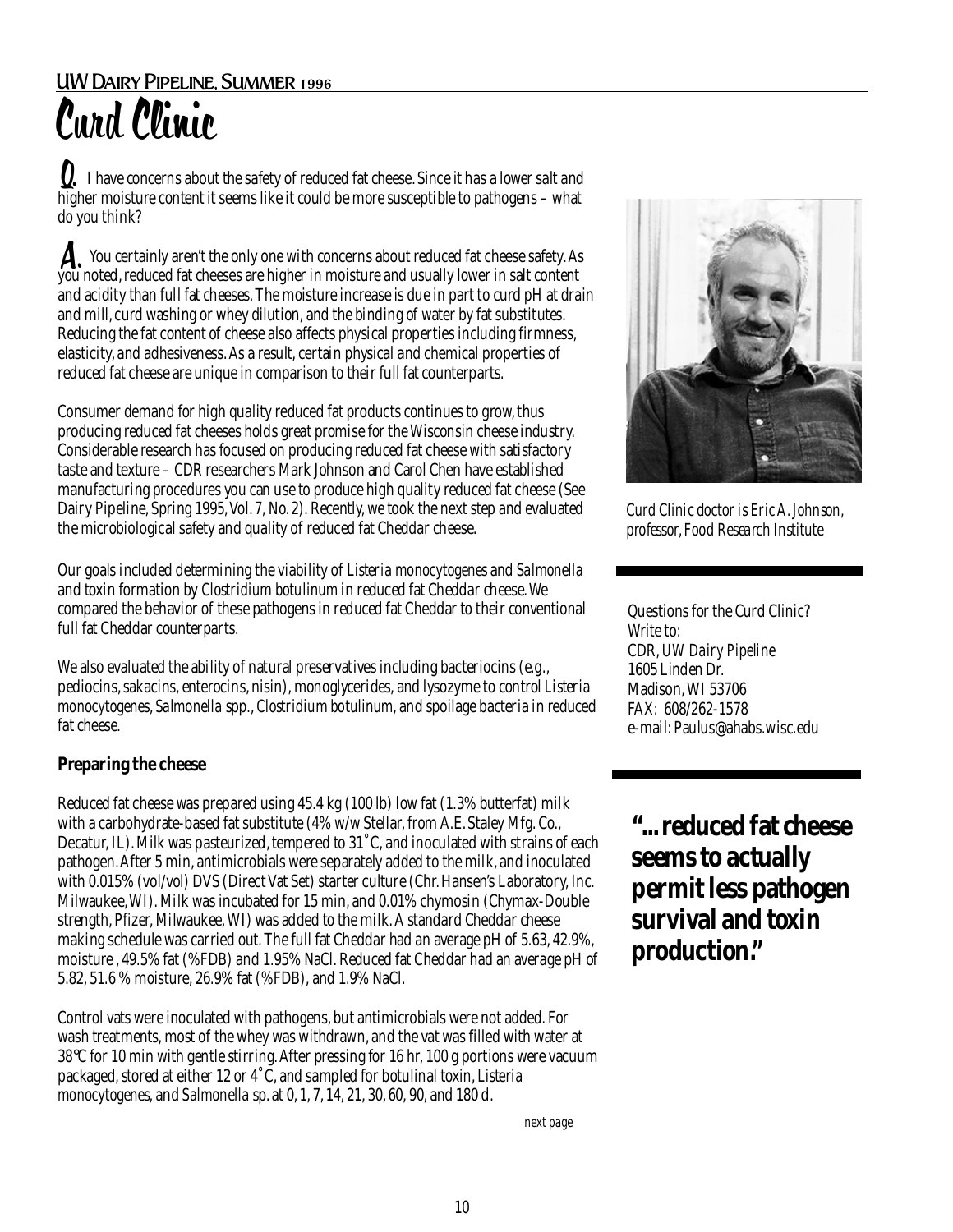#### **Results and Conclusions**

We determined the growth and survival of *Listeria monocytogenes*, and *Salmonella* and toxin production by *Clostridium botulinum* in reduced fat and full fat cheeses, prepared with or without antimicrobials. We found that counts of *Salmonella* decreased 1 to 2  $log_{10}$  cfu/g and *Listeria monocytogenes* decreased 2 to3  $log_{10}$  cfu/g in reduced fat cheese compared to full fat cheese in the absence of antimicrobials. This was true at both 4° and 12°C. Botulinal toxin formation was delayed in reduced fat Cheddar at 4 and 12°C compared to the full fat counterpart.

Antimicrobials affected pathogen survival and botulinal toxin production in reduced fat and full fat cheese at 4° and 12°C. Nisin, enterocin, and monolaurin had the strongest impact on pathogen survival and toxin production. In samples treated with nisin, there was an initial large drop in viability of *L*. *monocytogenes*, and the drop was greatest in full fat cheese. In full fat, but not in reduced fat cheeses, counts of *L*. *monocytogenes* eventually increased in number. Nisin did not significantly negate *Salmonella* survival in full-fat or reduced fat cheese. Enterocin promoted inactivation of *L*. *monocytogenes* and *Salmonella* in reduced fat but not in full fat cheese. Monolaurin promoted inactivation of *Salmonella* and *L*. *monocytogenes* in reduced fat and full-fat cheeses. Monolaurin also significantly delayed production of botulinal toxin in reduced fat cheese and to a lesser extent in full fat cheese. None of the other antimicrobials tested significantly delayed production of botulinal toxin.

In conclusion, our results suggest you can temper your concerns about reduced fat cheese since it seems to actually permit less pathogen survival and toxin production. The antimicrobials showed the same general pattern in washed-curd cheeses. We don't know how or why this pathogen inhibition occurs, but we are continuing our investigation.  $\mathbb{C}$ 

### **Niche** *continued from page 9*

"Before we spend the money on printing, let's do a final test of the packaging and product," suggested Sara." Let's take some color copies of these label proofs, cut and glue them onto packages of our cheese and put them in one or two stores. Then we'll really be sure – before we print all those labels!"

#### **The Final Test – in the Store**

"Price is too high. Not competitive. Too expensive." Don was explaining what he had heard in the store test. "We've got to do something."

"Am I glad we didn't print all those labels!!", laughed Sara. "Let's see if we could sell this product in six ounce packages instead of eight ounce. That way we can lower the selling price by almost 25%. And, we can have the pieces cut so we can use the same label size and design. All we have to do is change the label's net weight declaration and make minor changes to the nutritionals. What's more, if we pack the cheese as 16/6oz. we can even keep the same size corrugated cases that we originally planned on."

The decisions were made, the product was store tested, again. This time it was considered a good value versus common eight ounce Cheddar chunks. And, so, finally, the Team decided to print their labels.

### **What is a Sell Sheet?**

A buyer is busy. The average buyer for a retail supermarket is presented with thousands of new items every year. Since they can only afford to spend a few minutes considering each new product your presentation must be clear, concise and persuasive.

That is the definition of a sell sheet. The Reenap Company didn't have \$2000 to spend on thousands of copies of glossy-printed sell sheets, let alone the \$l5,000 that many larger firms typically spend on introductory selling brochures for new products.

Let's get some color copies of a photo of our new cheeses – with their new labels, of course. On the back we can print a brief explanation of the concept and why it will help the Trade make money."

"Nice idea, Jim," said Sara, "That shouldn't cost much and I think it will be effective."

"I figure it will cost us about \$25 for me to shoot a roll of film of our cheeses on a nice wooden table and get the best shots blown up to 8x10. Then, we'll need to spend a few bucks for desktop publishing to get the back copy camera ready, and maybe \$100 to make 50 two-sided color copies. We ought to be able to do the whole job for about \$200."

"Who will write the back copy?" asked Don.

"Let's ask our local food broker, one of the folks from the design agency, and maybe you, Sara, to work on the copy together. I'm sure they can simply state why the product will be a benefit to the Trade and how it is different from other cheese products now available."

### **To Market ...**

The Team was almost ready to go to market. In my next, and final, article I will discuss pricing, selecting a broker and distributor network and introductory promotional spending.  $\mathbb{C}$